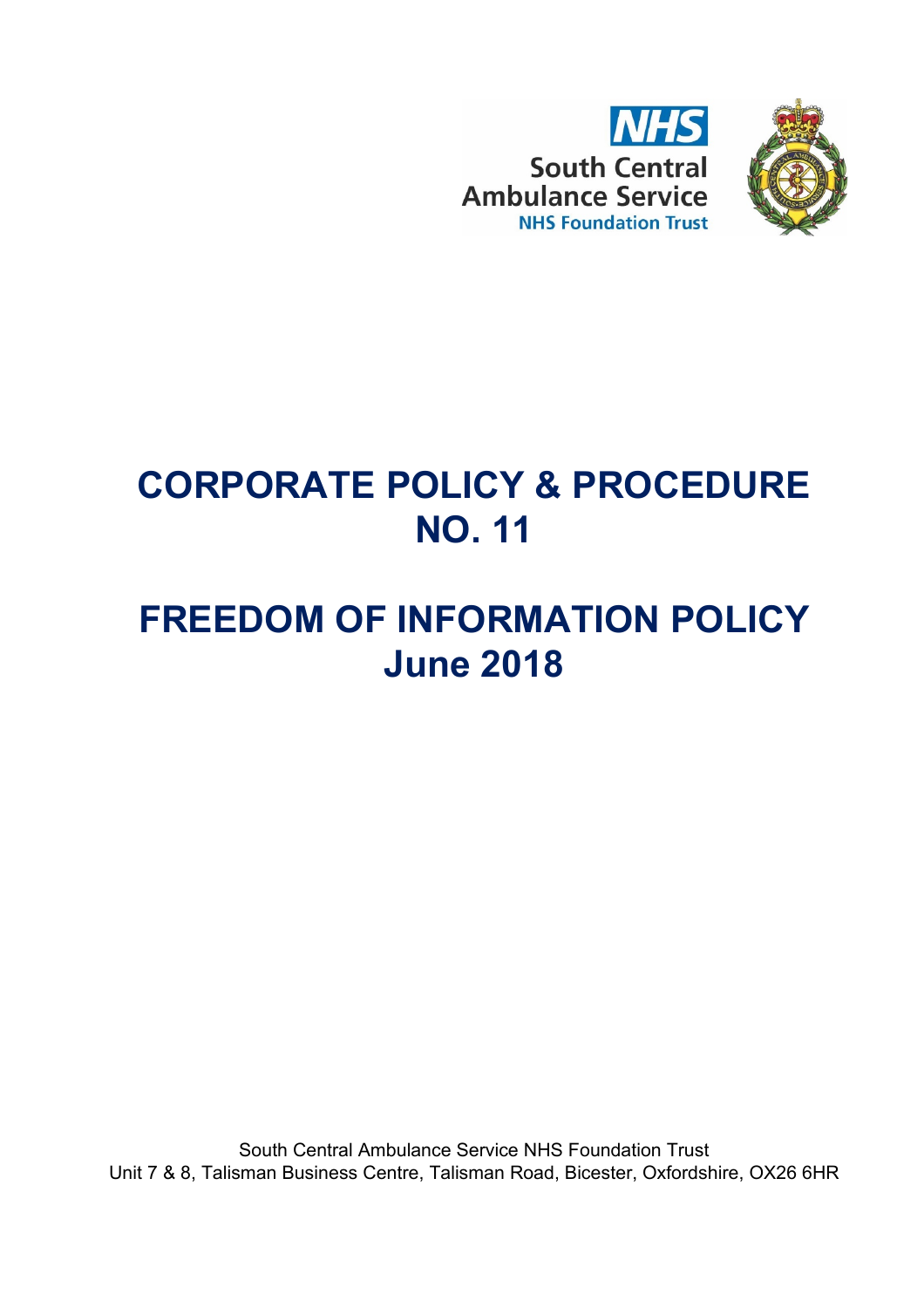## **DOCUMENT INFORMATION**

| <b>Author</b>                         | Barbara Sansom,<br><b>Information Governance Manager</b>                                                                                                                                                                |
|---------------------------------------|-------------------------------------------------------------------------------------------------------------------------------------------------------------------------------------------------------------------------|
| <b>Consultation &amp; Approval</b>    | Staff Consultation N/A (no content changes)<br>Audit Committee: January 2015<br><b>Board Ratification: N/A</b>                                                                                                          |
| <b>Equality Impact Assessment</b>     | December 2014 – Stage 1<br>Assessment undertaken – no issues identified<br>Data Protection Impact                                                                                                                       |
| <b>Assessment</b>                     | Initial/High Level Assessment undertaken – no<br>issues identified                                                                                                                                                      |
| <b>Notification of Policy Release</b> | All Recipient email<br><b>Staff Notice Boards</b>                                                                                                                                                                       |
| Date of Issue                         | <b>June 2018</b>                                                                                                                                                                                                        |
| <b>Next Review</b>                    | <b>June 2021</b>                                                                                                                                                                                                        |
| <b>Version</b>                        | 7.0 – reviewed to reflect changes in legislation<br>(GDPR and DPA 2018) 6.1 - no content changes<br>- period extended to $30th$ June 2018 to allow for<br>review under new DPA / GDPR rules<br>6 - (no content changes) |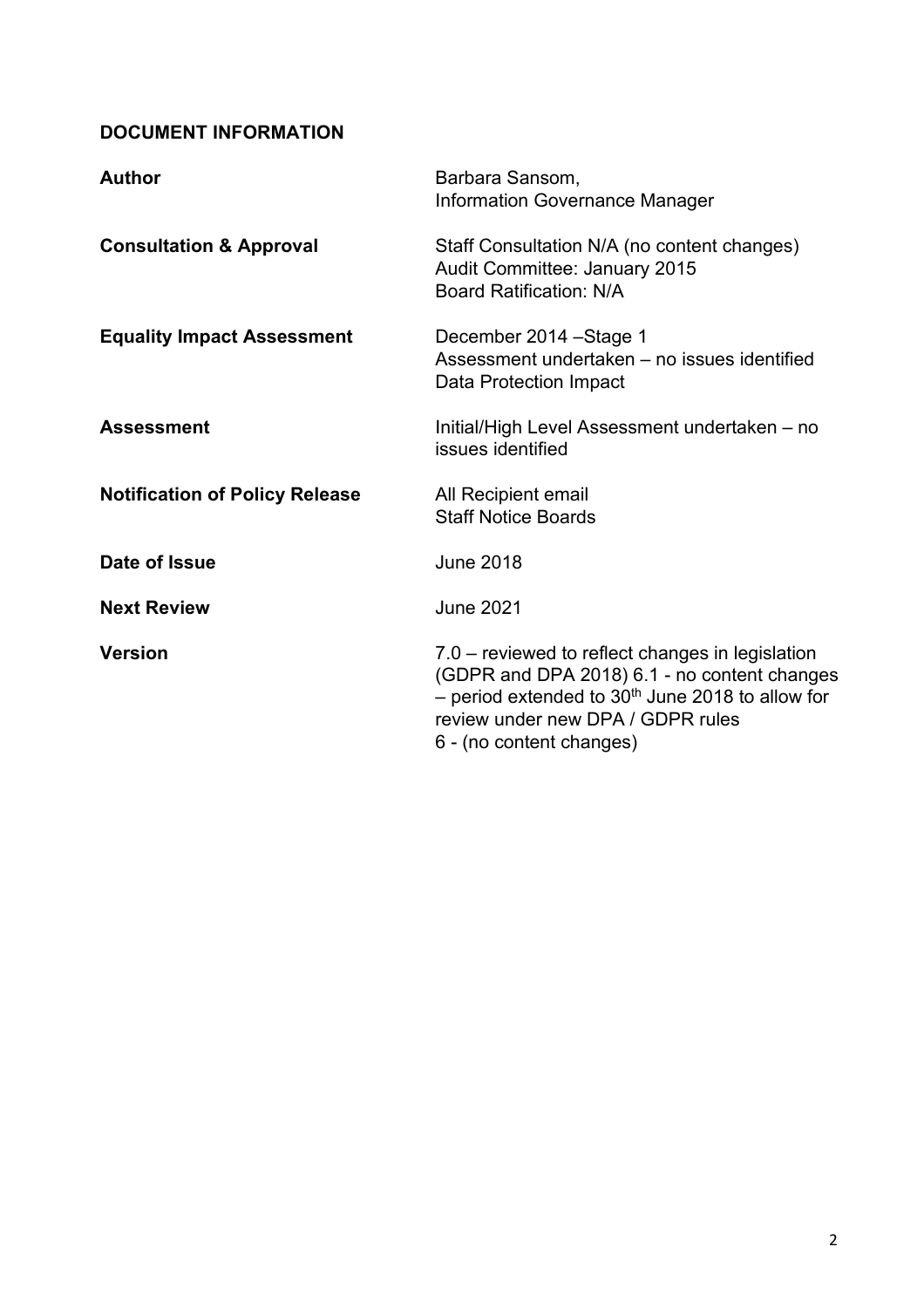## **Contents**

| 7.0 OTHER ASSOCIATED TRUST DOCUMENTS 12 |  |
|-----------------------------------------|--|
|                                         |  |
|                                         |  |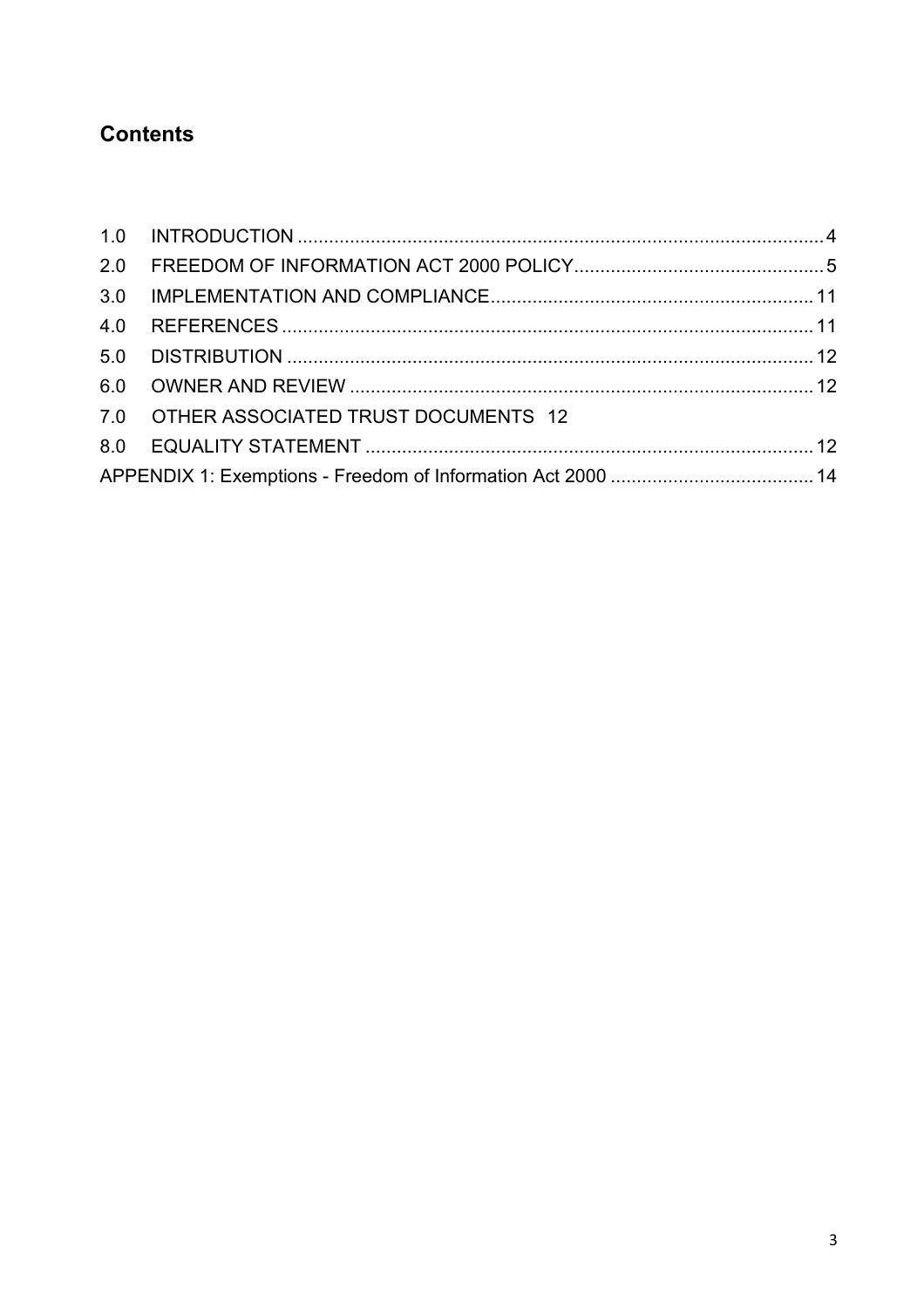## <span id="page-3-0"></span>**1.0 INTRODUCTION**

## 1.1 Rationale

The Freedom of Information Act 2000 is part of the Government's commitment to increased openness and transparency within the Public Sector, to which The South Central Ambulance Service NHS Foundation Trust (*The Trust*) is fully in support.

The Act furthers this aim by helping to transform the culture of the public sector to one of greater openness. By establishing the legal rights of members of the public to seek access to its information, it will enable members of the public to question the decisions of public authorities more closely and ensure that the services provided are efficiently and properly delivered. The Act replaces the non-statutory Code of Practice on Openness in the NHS.

The main features of the Act are:

- to provide a right of access to recorded information held by public authorities from 1<sup>st</sup> January 2005, subject to certain conditions and exemptions (see appendix 1)
- in cases where information is exempt from disclosure, except where an absolute exemption applies, there is a duty on the Public Authority to
	- o inform the applicant in writing whether it holds information of the description specified in the request. This is known as the duty to confirm or deny
	- o communicate the information to him or her
- a duty on every public authority to adopt and maintain a Publication scheme
- a duty to respond to an applicant within 20 working days of a written request for information, except where the exemptions apply
- an Information Commissioner's Office (ICO) with powers to enforce the rights within the Act, to promote good practice and to impose financial penalties where serious security/data breaches occur
- a duty on the Lord Chancellor to disseminate Codes of Practice for guidance on specific issues
- Under the Environmental Information Regulations there are separate rights of access to information about the environment.
- A defined interface with the General Data Protection regulation (GDPR) and the Data Protection Act 2018 (DPA 2018) which maintains the privacy of personal data.

#### 1.2 Scope

This policy provides a framework within which the Trust will ensure compliance with the requirements of the Act and will underpin any operational procedures and processes in the implementation and governance of the Act.

This policy is not an operational procedure but a statement of how compliance will be achieved by the Trust.

#### 1.3 Principles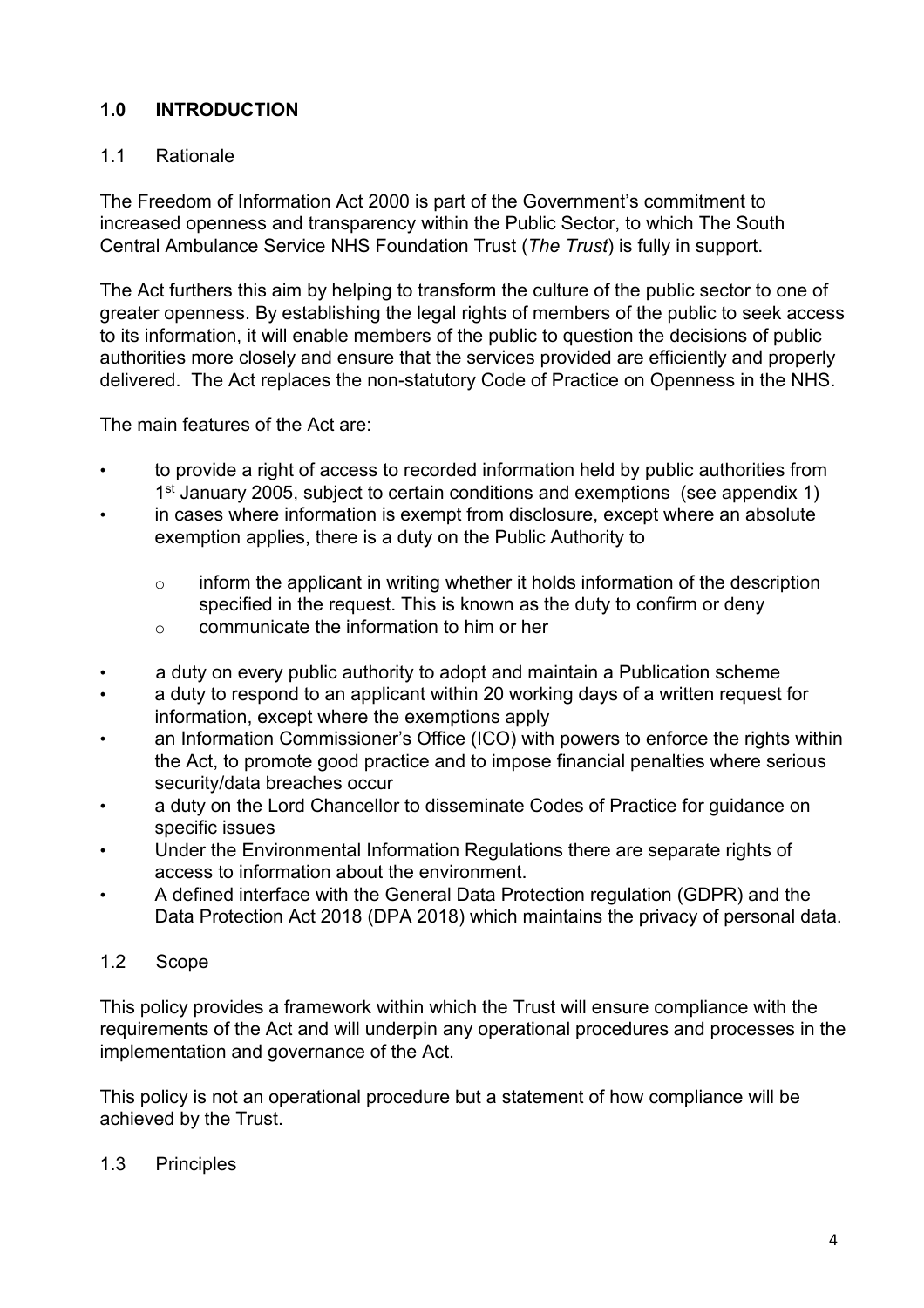The Trust follows the principle that openness and honesty should be ingrained within its working practices, and that the Trust supports the creation of an environment where open dialogue and increased access to information with all stakeholders is facilitated.

The Trust supports the belief that:

- all individuals have a right to privacy and confidentiality. The Trust fully supports the principles set out within the (GDPR) and the DPA 2018. The release of personal identifiable data is covered under the data subject rights provisions within data protection legislation which does not overturn the Trusts common law duties of confidence or statutory provisions
- public authorities should be allowed to discharge their functions effectively. The Trust will use exemptions contained within the Act to ensure this is so
- all staff should have training and knowledge of the implications of the act and operational procedures to ensure compliance. This includes having access to expert knowledge
- guidelines and common standards are required to ensure that the Trust is compliant with the Act. This policy outlines the areas in which these need to be established
- The Trust will adopt similar standards and policies in relation to the implementation of the Environmental Information Regulations.

## <span id="page-4-0"></span>**2.0 FREEDOM OF INFORMATION ACT 2000 POLICY**

2.1 Policy Statement

The Trust will use all appropriate and necessary means to ensure that it is compliant with the Act and the associated Code of Practice issues by the Lord Chancellors Department

#### 2.2 Publication Scheme

The Trust adopted a model Publication Scheme which was approved by the Information Commissioner in March 2003 and then updated to a new model Scheme April 2009, which can be found on the Trust's website

The publication scheme outlines the classes of information which the Trust publishes or intends to publish, detailing:

- the format in which the information will be made available
- the dates or intended dates of publication
- whether a charge is applicable for the supply of information

The publication scheme will be made available in hard copy or through the Trusts website and will be subject to regular review and maintenance

All material made available through the publication scheme is exempt under section 21 from the right to access. Therefore the Trust is not obliged to respond to requests for it on an individual basis.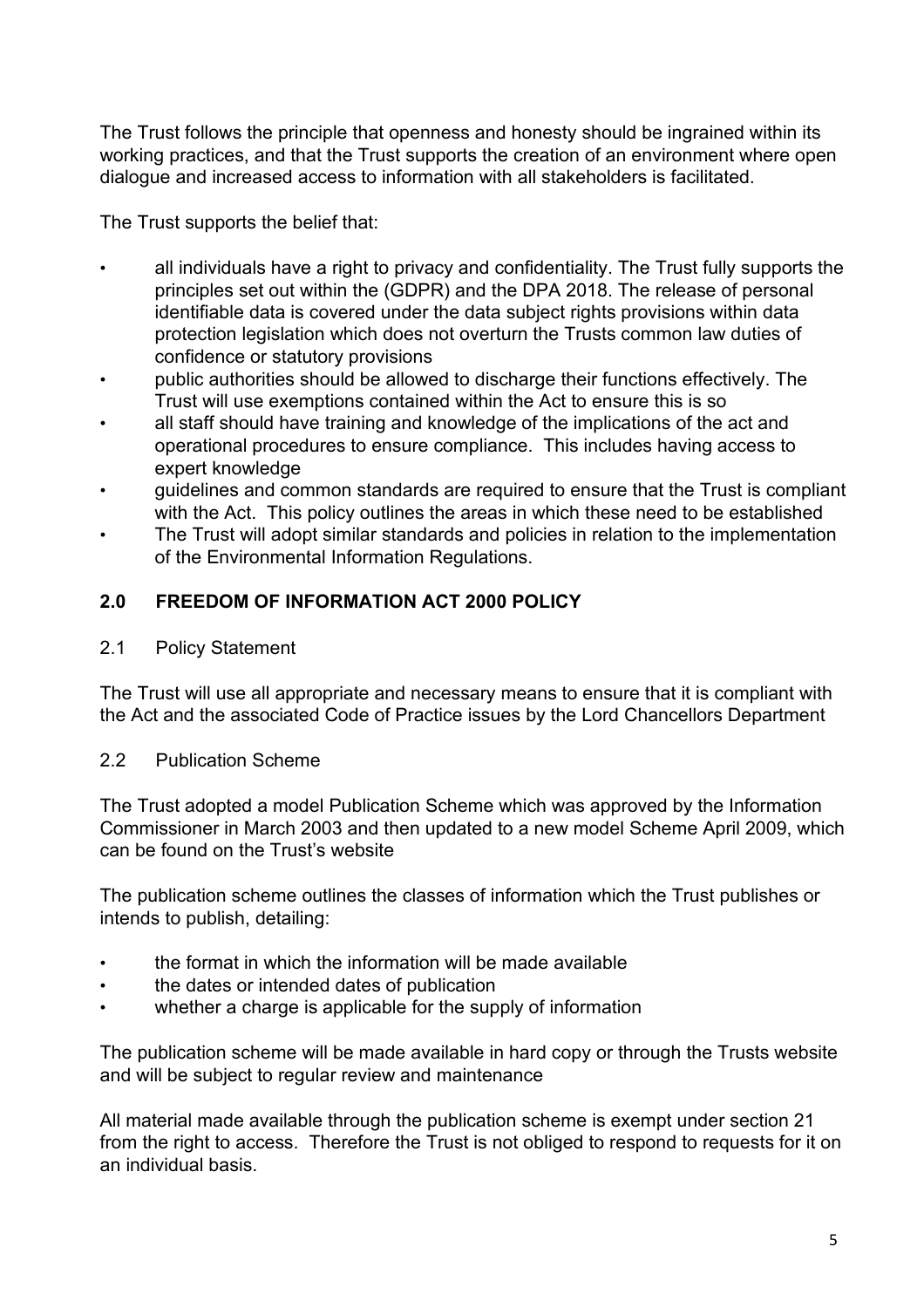The Trust will monitor the effectiveness of its compliance with the FOIA and its performance and implementation of this policy.

2.3 General Rights of Access

From the 1<sup>st</sup> January 2005 the Act gave the right of access to all recorded information held by the Trust, this includes email, electronic files, paper records, voice and images of all information held, subject to exemptions and conditions

Section 1 of the Act sets out;

1 (1) any person making a request for information to a public authority is entitled –

- (a) to be informed in writing by the public authority whether it holds information of the description specified in the request – to be known as the duty to confirm or deny
- (b) if that is the case, to have that information communicated to him or her

The provision of information is fully retrospective at the point of request, in that if the Trust holds the requested information it has a duty to communicate it.

All requests for information to the Trust must be in writing, stating legibly via post or electronic means;

- the name of applicant
- the address for correspondence
- a description of the information requested
- it must be capable of being used for subsequent reference

It is not necessary for the applicant to quote the Act in their request in order for the legislation to apply.

The Trust will ensure that there are appropriate systems and procedures in place to conform with its duty to provide advice and assistance to applicants making a request for information in accordance with the Code of Practice

2.4 Conditions and Exemptions (Appendix 1)

The Trust has a duty to confirm or deny to the applicant whether it holds the requested information, subject to conditions and exemptions. This duty to confirm or deny does not arise where the Trust;

- requires further information in order to identify and locate the information, and
- has informed the applicant of that requirement
- would contravene provisions within the GDPR and DPA 2018
- meets exemption criteria within set out within the Act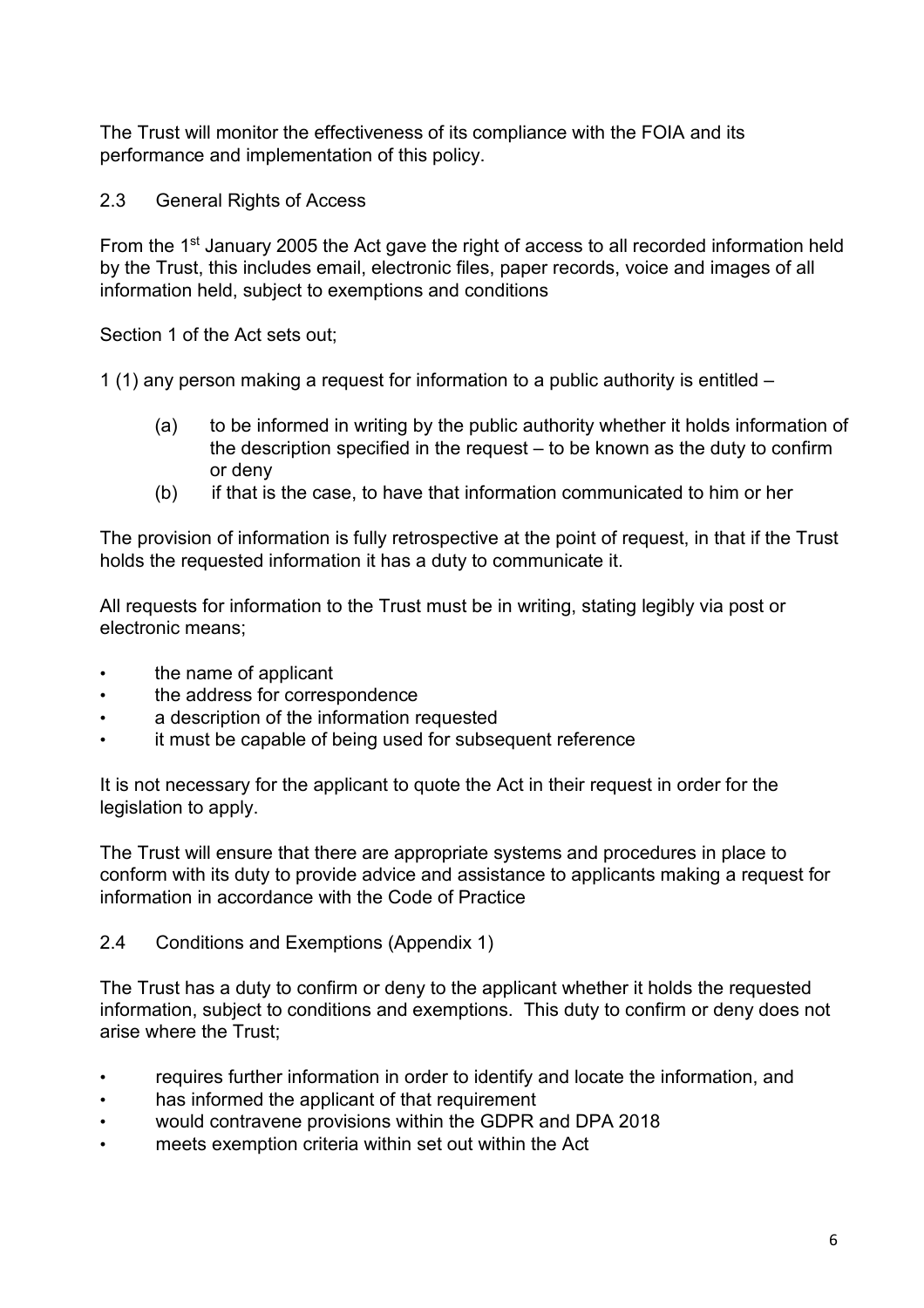The Trust has a duty to contact the applicant for further information to progress a request should it be required. However the Trust does not have to comply with this duty if the information is exempt, either absolute or qualified.

A qualified exemption may be applied if the withholding of information outweighs the cost to public interest in disclosing whether the Trust holds it or not.

The Trust will use exemptions summarised within Appendix A.

#### 2.5 Charges and Fees

Information published in the Trust's publication scheme and available via the Trust's website will not be subject to a fees notice but the Trust may levy a fee for hard copies, multiple copies or copying onto a media such as CD-ROM.

The Trust will follow the statutory Fees Regulations for general rights of access made under the Act.

If a fees notice is applicable the applicant will be informed in writing. Applicants are required to pay the fee within a 3 month period of the day the notice was given to them. Until the fee is received the Trust is not obliged to confirm or deny the information it holds. Also until a fee is received the clock for the 20 days compliance will be stopped.

If the Trust estimates that the request for information exceeds the appropriate limit it has the right to exemption. The Trust also holds the right to apply a fee for disclosure where the cost of compliance far exceeds the appropriate limit.

2.6 Timeframe for Request Compliance

The Trust has a duty to confirm or deny and supply the requested information within a 20 working day period on receipt of a written request. The Trust will establish systems and procedures to monitor all requests and ensure compliance with the time frames contained within the Act, and performance manage against Key Performance Indicators.

If a fees notice has been issued and the applicant has paid, the period between the issue of the notice and receipt of payment will be disregarded. If the applicant does not pay within 3 months the Trust is exempt from meeting the request.

If the Trust decides to apply an exemption or refuse a request based on a vexatious or repeated request the Trust must inform the applicant in writing within 20 working days. This may state clearly the reasons for the decisions to be based.

#### 2.7 Means by which information will be conveyed

The Trust acknowledges the right of each applicant to request a preference by which the information is communicated back to them by any one or more of the following means, namely: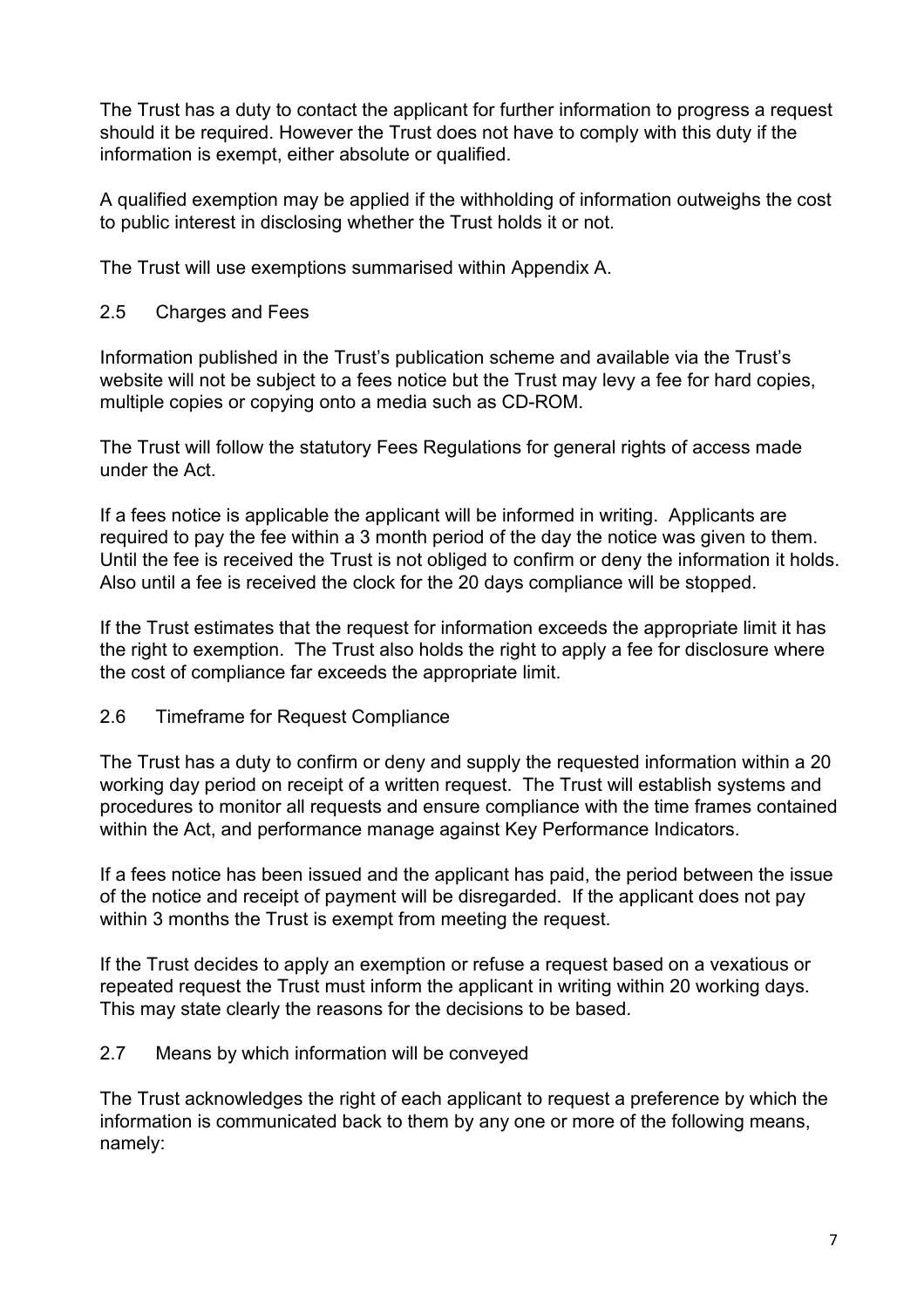- the provision to the applicant of a copy of the information in permanent form or in another form acceptable to the applicant
- the provision to the applicant of a reasonable opportunity to inspect a record containing the information, and
- the provision to the applicant of a digest or summary of the information in permanent or in another form acceptable to the applicant

The Trust shall so far as reasonably practicable meet the preference of the applicant and in determining whether it is reasonably practical consider all circumstances, including cost.

If the Trust considers it unreasonable in meeting this preference the applicant will be contacted in writing outlining the reasons for this decision.

The Trust will establish systems and procedures to monitor the provision of information arising from requests under the Act.

#### 2.8 Refusal of Request

Outlined in 2.4 through 2.7 the Trust does not have to comply with the duty to confirm or deny if:

- an exemption in Appendix A applies
- a fees notice is unpaid after 3 months
- the cost of compliance exceeds the appropriate limit
- a request is vexatious or repeated

#### **If the Trust chooses to refuse a request the applicant will be informed in writing within 20 working days stating:**

- notice of the fact
- exemption applied
- reason for exemption if a qualified exemption the statement itself should not involve the disclosure of information which would itself be exempt

There are four different types of notice:

- (a) The first type of notice is to be given when any Part II provision is relied upon to claim either that the duty to confirm or deny is excluded or that the information is exempt.
- (b) The second type of notice is appropriate when the Trust is relying on one of the Part II provisions, which does not confer absolute exemption, but has not yet decided where the balance of public interest lies.
- (c) The third type of notice is supplemental to the second type of notice. It is a statement of reasons for claiming that the public interest in maintaining the exclusion of the duty to confirm or deny, or in maintaining an exemption, outweighs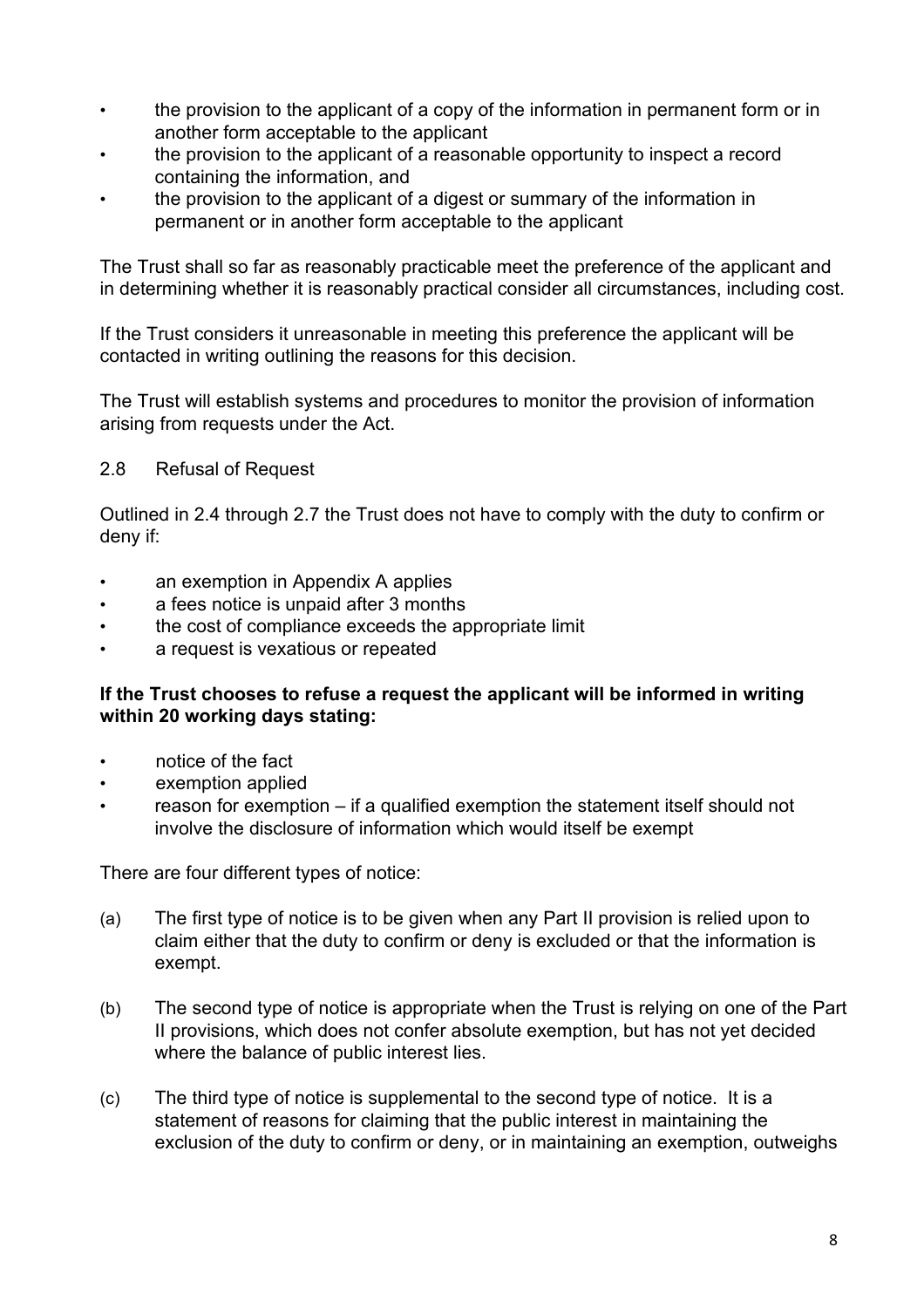the public interest in disclosing whether the authority holds particular information, or in disclosing information as the case may be.

(d) The fourth type of notice is issued when the Trust claims that the section 12 or section 14 exemptions applies (that is, that the cost of compliance would exceed the appropriate limit, or that the request is vexatious or repeated).

**If the Trust has not reached a decision on the application for information it must inform the applicant of an estimated decision date. At all times the applicant must be informed of changes and reasons for delays in meeting this date. The Trust must ensure monitoring systems are in place to record exceeded estimated dates** 

The Trust will monitor and record all notices issued to refuse a request for information under the Act

2.9 Transferring Requests for Information

The Trust will transfer all or part of a request for information that it does not hold, but which is held by another public authority

The Trust recognises that 'holding' information includes holding a copy of a record produced by another person or body, but does not extend to holding that information on behalf of another person or body

The Trust must inform the applicant if it does not hold all or part of the requested information, and has the duty to offer advice and assistance in obtaining requested information.

In most cases this is likely to involve:

- (a) contacting the applicant and informing him or her that the information requested may be held by another public authority,
- (b) suggesting that the applicant re-applies to the authority which the original authority believes to hold the information,
- (c) providing him or her with contact details for that authority.

A request cannot be transferred to another Public Authority unless confirmation is received by the second authority of acceptance of the transfer. If the Trust transfers a request it must inform the applicant;

- before the transfer if an objection is likely
- after the transfer informing them they have done so
- suggesting that a new application be made to the second authority
- 2.10 Third Party consultation

The Trust recognises that in some cases the disclosure of information may affect the legal rights of a Third party, e.g. where information is subject to the common law duty of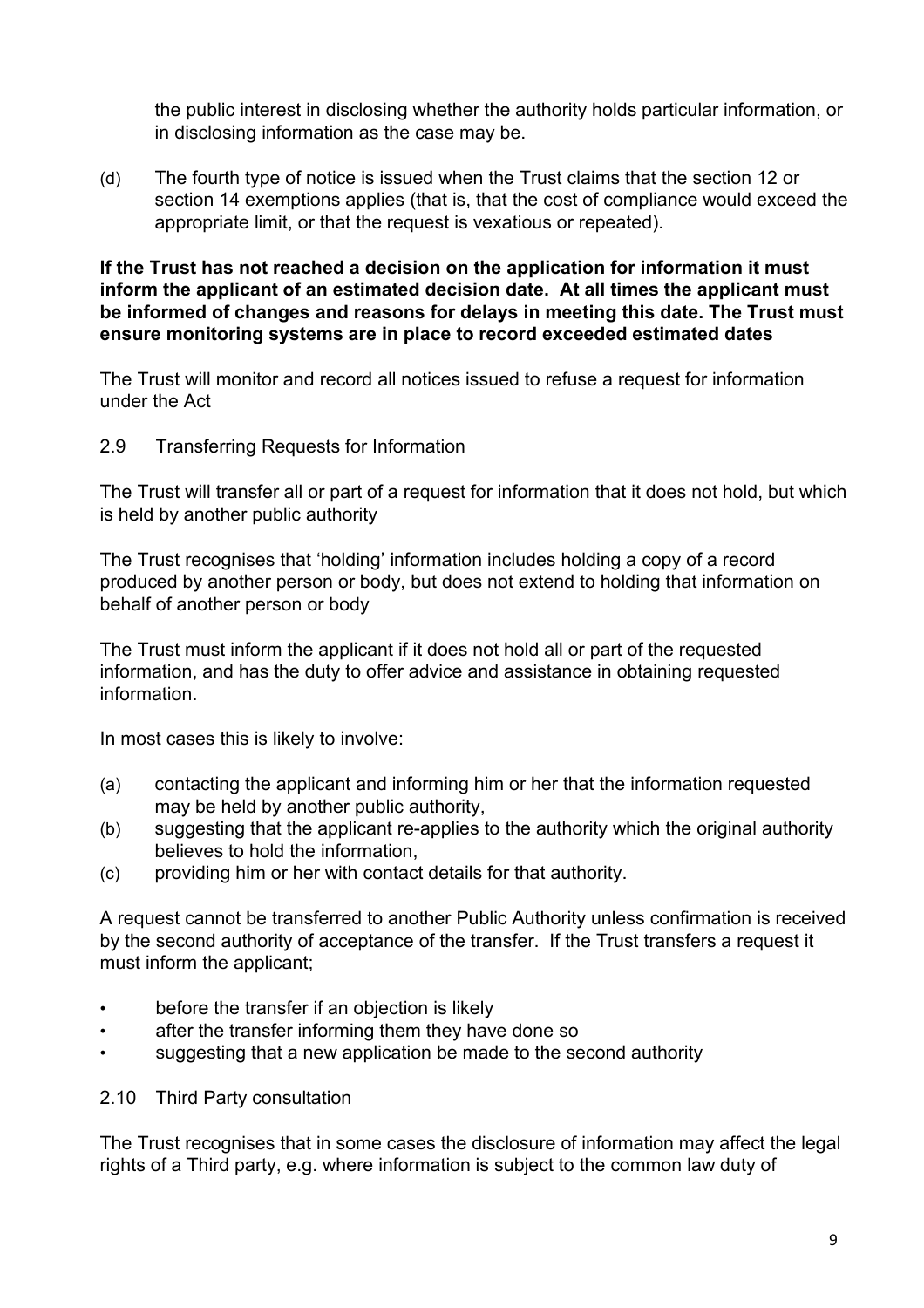confidence or where it constitutes ' personal data' within the GDPR and DPA 2018. Unless an exemption applies in the Act the Trust will be obliged to disclose that information to the applicant.

If disclosure of information cannot be made without consent from the Third party e.g. if information is obtained from the Third party or information without their consent would breach confidence, the Trust will consult with a view to seek their consent, unless consultation is not practicable or the cost in doing so exceeds the appropriate limit.

If the interests of a number of Third parties may be affected by the disclosure of information and those Third Parties have a representative organisation acting on their behalf, the Trust will, if considered appropriate, consult with them on their behalf. If there is no representative organisation, the Trust may consider that it would be sufficient to consult a representative sample of the third parties in question.

The Trust acknowledges that the Trust's duty to comply is not removed if the Third party fails to respond within the time specified by the Act. In all cases it is the Trust, not the Third party who determines to disclose information under the act.

Refusal by the Third party to disclose information does not, in itself, mean that information should be withdrawn.

#### 2.11 Public Sector Contracts

When entering into new contracts the Trust will refuse to include terms that restrict the disclosure of information held by the Trust and relating to the contract, subject to conditions and exemptions.

Unless an exemption is applied the Trust is obliged to disclose that information in response to a request, regardless of the terms of contract.

The Trust, when entering into non-public service contracts, wherever possible will reject entering into confidentiality clauses. Where this is not possible the Trust will agree with the contractor a schedule of information acceptable for disclosure. Any reason for nondisclosure must be justifiable to the Information Commissioner.

The Trust will not agree to hold information 'in confidence' which is not in fact confidential in nature. Advice from the Lord Chancellor's Department indicates that the exemption applies if information has been obtained by a public authority from another person, and the disclosure of the information to the public, otherwise than under the Act would constitute a breach of confidence actionable by that, or any other person.

It is for the Trust to disclose information pursuant to the Act, and not the non-public authority contractor. The Trust will take steps to protect from disclosure by the contractor information which the authority has provided to the contractor which would clearly be exempt from disclosure under the Act, by appropriate contractual terms. In order to avoid unnecessary secrecy, any such constraints will be drawn as narrowly as possible, and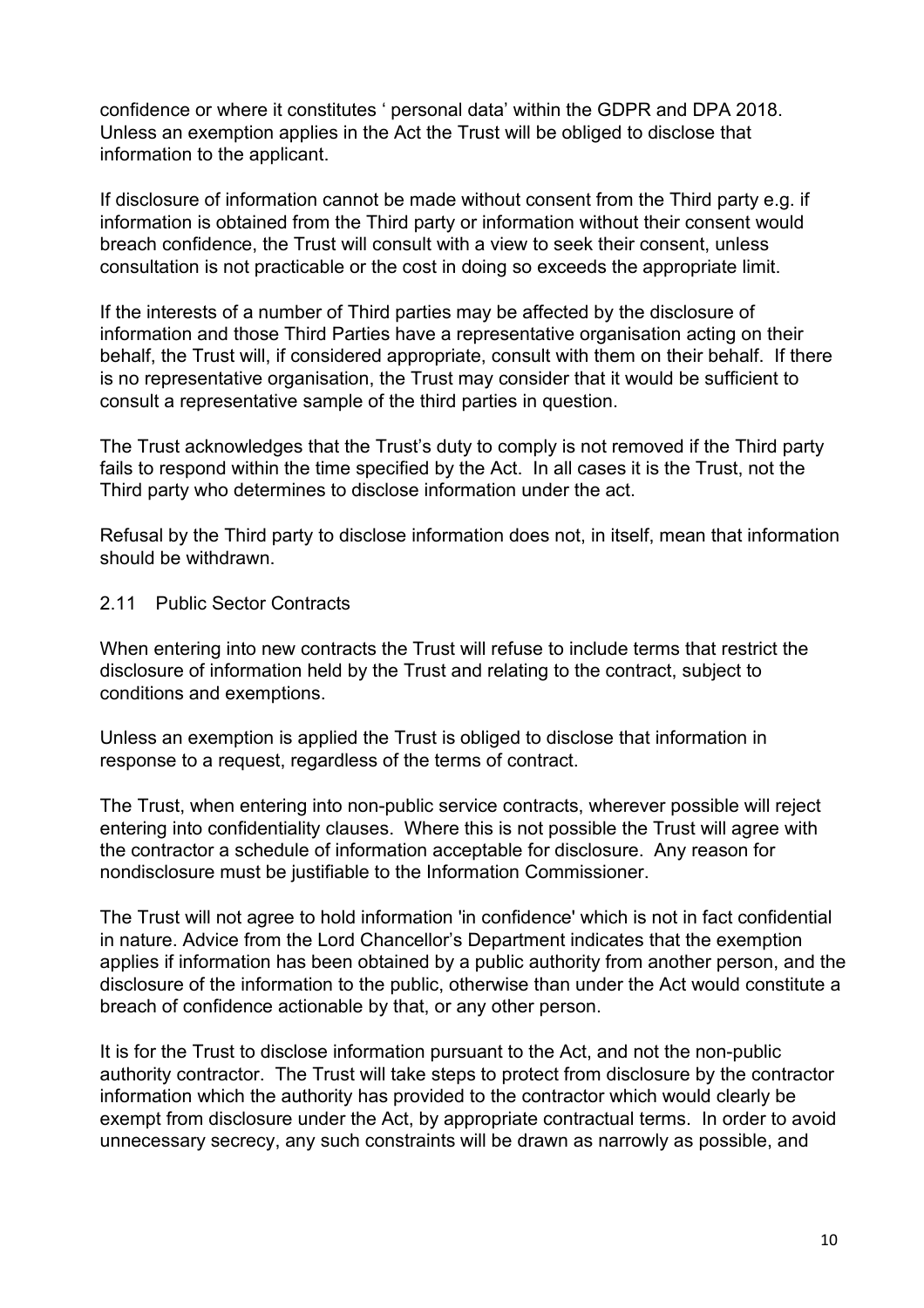according to the individual circumstances of the case. Apart from such cases, the Trust will not impose terms of secrecy on contractors.

### 2.12 Accepting Information in Confidence from Third Parties

The Trust will only accept information from Third parties 'in confidence' if it is necessary to obtain that information in connection with the exercise of any of the authority's functions and it would not otherwise be provided. The Trust will not accept information 'in confidence' which is not confidential in nature.

Any acceptance 'in confidence' must be justifiable to the Information Commissioner.

### 2.13 Complaints

The Trust has a working complaints policy and procedure that will include provisions regarding the Trusts discharge of duties and compliance with the Act.

The procedure also refers applicants to their right under section 50 of the Act to apply to the Information Commissioner if they remain dissatisfied with the conduct of the Trust following attempts at local resolution of their complaint. In any correspondence with the Applicant giving any decision in respect of which the applicant has a right of complaint, the Applicant will be notified of the right to complain under the Trust's internal procedure and of the right to complain to the Information Commissioner.

#### <span id="page-10-0"></span>**3.0 IMPLEMENTATION AND COMPLIANCE**

3.1 Staff Responsibility

All staff and Non-Executive Directors are required to adhere to this policy and any associated procedures that may result from its implementation. Failure to do so may result in disciplinary action. All managers are responsible for ensuring that all staff are aware of this policy and any changes to it that may occur.

3.2 Corporate Responsibility

The Information Governance Manager will oversee the implementation of this policy on behalf of the Director Finance who has delegated responsibility from the Chief Executive. The Information Governance Manager will establish systems, procedures and training that support this policy.

## <span id="page-10-1"></span>**4.0 REFERENCES**

General Data Protection Regulation

Data Protection Act 2018

Freedom of Information Act 2000

Lord Chancellors Code of Practice on the Discharge of Public Authorities Functions under Part 1 of the Freedom of Information Act 2000, issued under section 45 of the Act, November 2002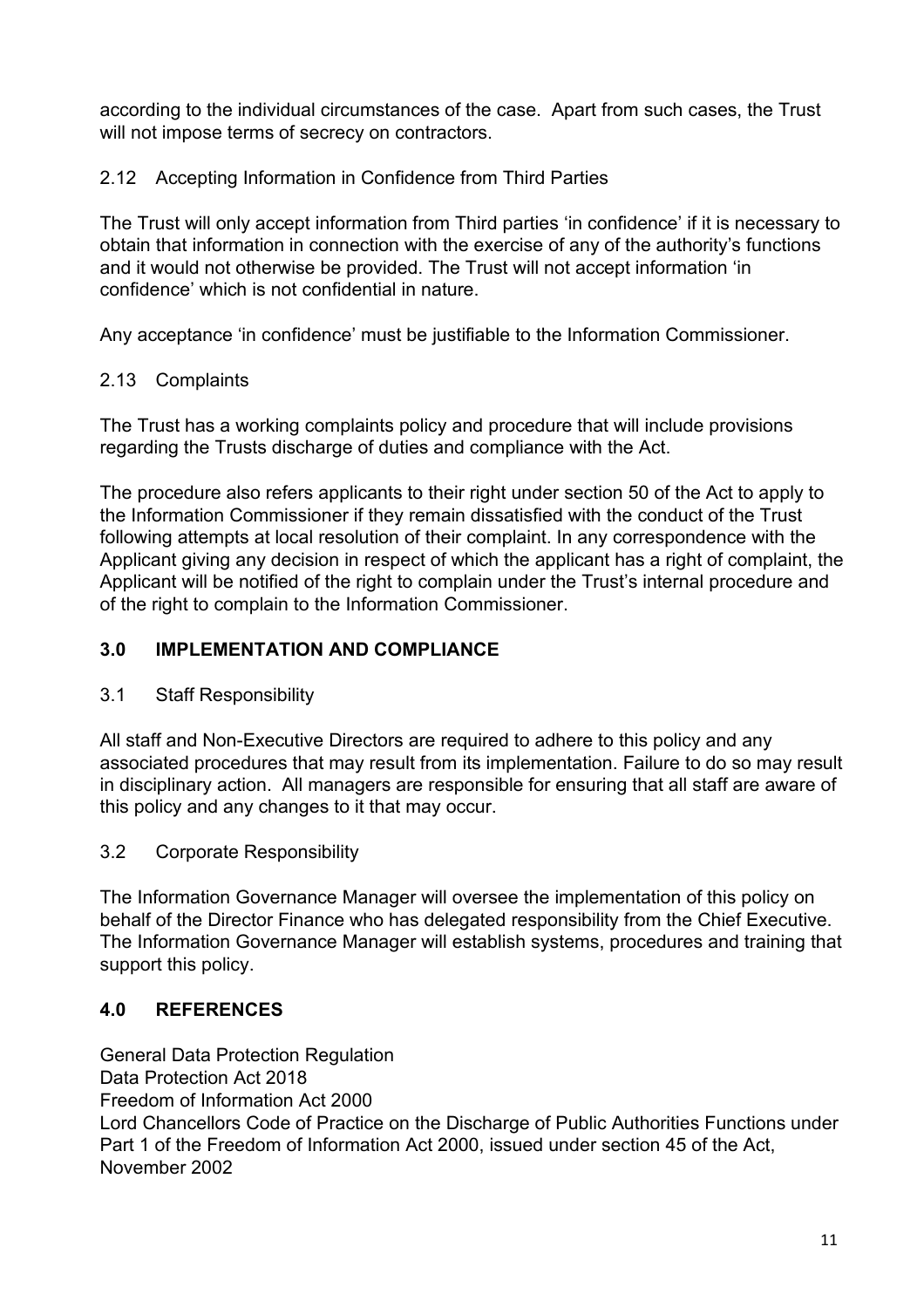Lord Chancellors Code of Practice on the Management of Records under section 46 of the Freedom of Information Act 2000, November 2002

## <span id="page-11-0"></span>**5.0 DISTRIBUTION**

This policy will be made available through the Trust's Publication scheme via the internet and intranet.

## <span id="page-11-1"></span>**6.0 OWNER AND REVIEW**

This document will be reviewed every 3 years (or earlier if required) with the responsibility resting with the Information Governance Manager or his or her delegate to review content and compliance.

## <span id="page-11-2"></span>**7.0 OTHER ASSOCIATED TRUST DOCUMENTS**

- Confidentiality Policy
- Records Management Policy
- Data Protection Policy
- Publication Scheme
- Information Governance Strategy
- Information Governance Policy

## <span id="page-11-3"></span>**8.0 EQUALITY STATEMENT**

8.1 The Trust is committed to promoting positive measures that eliminate all forms of unlawful or unfair discrimination on the grounds of age, marital status, disability, race, nationality, gender, religion, sexual orientation, gender reassignment, ethnic or national origin, beliefs, domestic circumstances, social and employment status, political affiliation or trade union membership, HIV status or any other basis not justified by law or relevant to the requirements of the post.

8.2. By committing to a policy encouraging equality of opportunity and diversity, the Trust values differences between members of the community and within its existing workforce, and actively seeks to benefit from their differing skills, knowledge, and experiences in order to provide an exemplary healthcare service. The Trust is committed to promoting equality and diversity best practice both within the workforce and in any other area where it has influence.

8.3. The Trust will therefore take every possible step to ensure that this procedure is applied fairly to all employees regardless of race, ethnic or national origin, colour or nationality; gender (including marital status); age; disability; sexual orientation; religion or belief; length of service, whether full or part-time or employed under a permanent or a fixed-term contract or any other irrelevant factor.

8.4. Where there are barriers to understanding e.g. an employee has difficulty in reading or writing or where English is not their first language additional support will be put in place wherever necessary to ensure that the process to be followed is understood and that the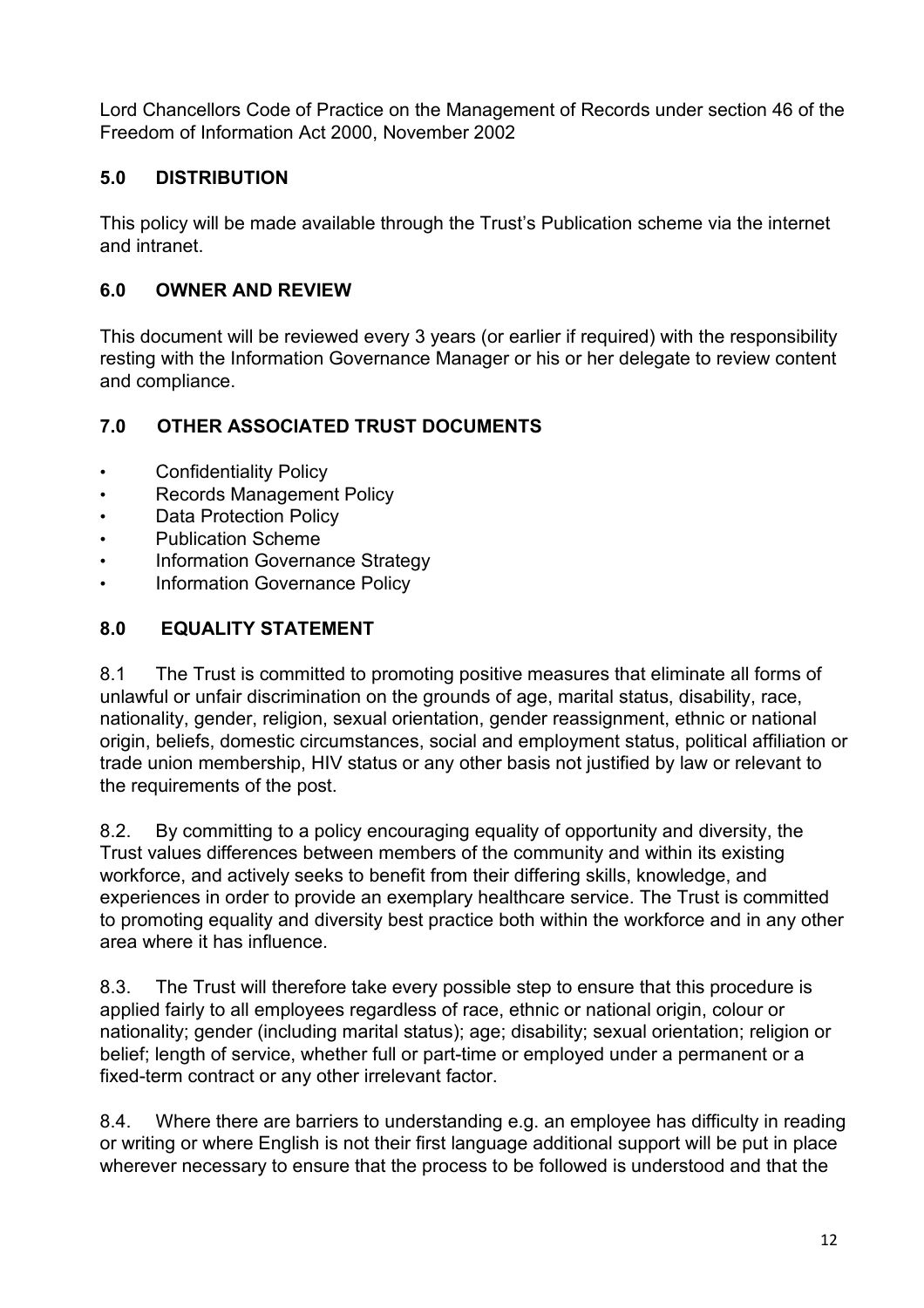employee is not disadvantaged at any stage in the procedure. Further information on the support available can be sought from the Human Resource Department